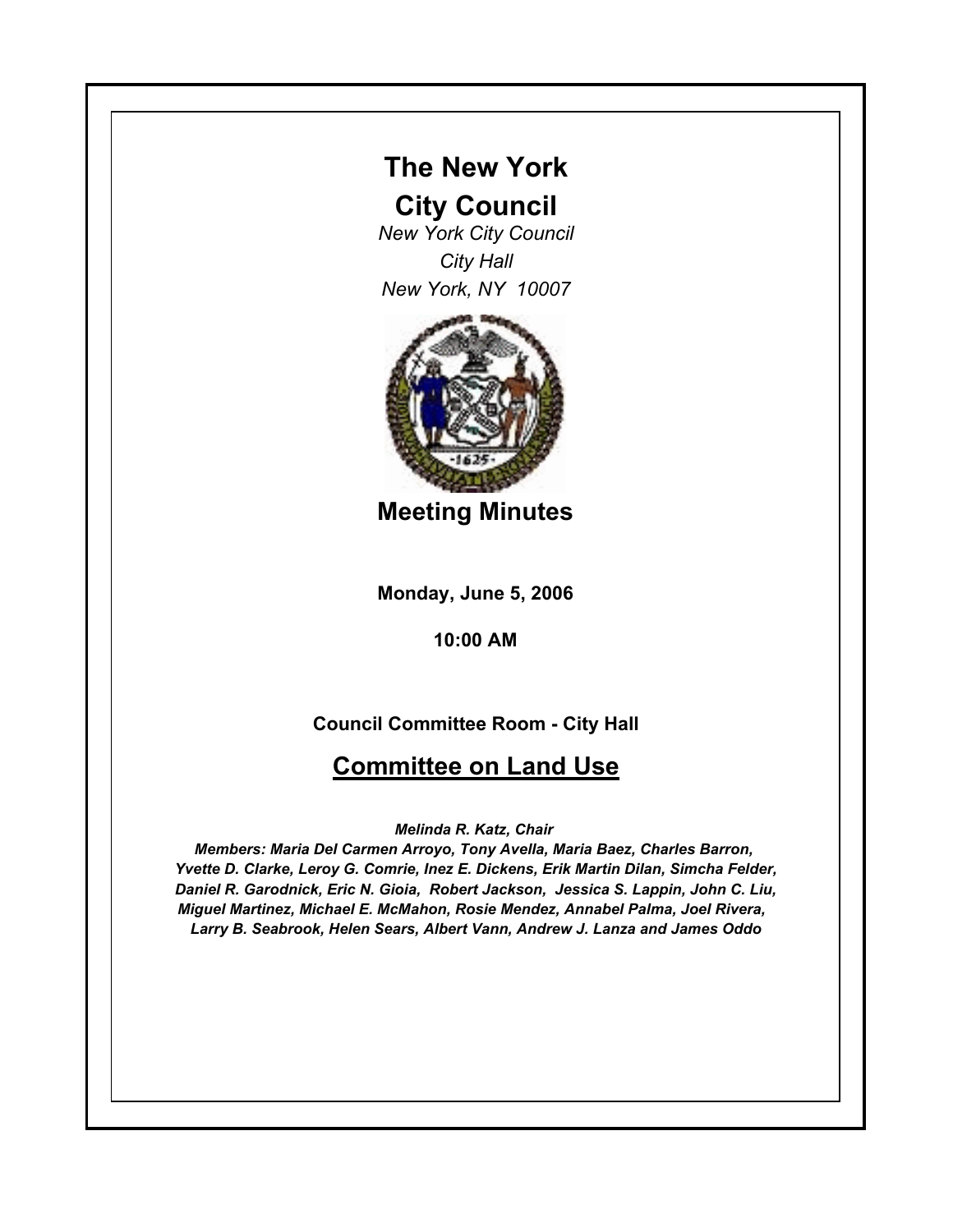| Roll Call                                                                                                                                                                                                                          |                                                                                                                                                                                                                                                                                                            |                                                                                                                                                                         |  |  |  |
|------------------------------------------------------------------------------------------------------------------------------------------------------------------------------------------------------------------------------------|------------------------------------------------------------------------------------------------------------------------------------------------------------------------------------------------------------------------------------------------------------------------------------------------------------|-------------------------------------------------------------------------------------------------------------------------------------------------------------------------|--|--|--|
|                                                                                                                                                                                                                                    | Present,                                                                                                                                                                                                                                                                                                   |                                                                                                                                                                         |  |  |  |
|                                                                                                                                                                                                                                    |                                                                                                                                                                                                                                                                                                            | Katz, Arroyo, Avella, Baez, Clarke, Comrie Jr., Dickens, Dilan, Felder,<br>Garodnick, Gioia, Jackson, Lappin, McMahon, Mendez, Seabrook, Sears, Vann,<br>Lanza and Oddo |  |  |  |
|                                                                                                                                                                                                                                    | Absent,                                                                                                                                                                                                                                                                                                    |                                                                                                                                                                         |  |  |  |
|                                                                                                                                                                                                                                    |                                                                                                                                                                                                                                                                                                            | Barron, Liu, Martinez, Palma and Rivera                                                                                                                                 |  |  |  |
|                                                                                                                                                                                                                                    |                                                                                                                                                                                                                                                                                                            | <b>Other Council Members Attending: Koppell</b>                                                                                                                         |  |  |  |
| LU 0123-2006                                                                                                                                                                                                                       | Application no. 20065362 HKR, pursuant to §3020 of the Charter of<br>the City of New York, concerning the designation (List No.371,<br>LP-2189) by the Landmarks Preservation Commission of the 1<br>Pendleton Place House located 1 Pendleton Place, Council District<br>no.49, Borough of Staten Island. |                                                                                                                                                                         |  |  |  |
|                                                                                                                                                                                                                                    |                                                                                                                                                                                                                                                                                                            | This Land Use Application was Hearing Held by Committee                                                                                                                 |  |  |  |
|                                                                                                                                                                                                                                    |                                                                                                                                                                                                                                                                                                            | A motion was made that this Land Use Application be Approved by Committee<br>with Companion Resolution approved by Roll Call.                                           |  |  |  |
|                                                                                                                                                                                                                                    | Affirmative, 20 -                                                                                                                                                                                                                                                                                          |                                                                                                                                                                         |  |  |  |
|                                                                                                                                                                                                                                    |                                                                                                                                                                                                                                                                                                            | Katz, Arroyo, Avella, Baez, Clarke, Comrie Jr., Dickens, Dilan, Felder,<br>Garodnick, Gioia, Jackson, Lappin, McMahon, Mendez, Seabrook, Sears,<br>Vann, Lanza and Oddo |  |  |  |
|                                                                                                                                                                                                                                    | Absent, $5 -$                                                                                                                                                                                                                                                                                              |                                                                                                                                                                         |  |  |  |
|                                                                                                                                                                                                                                    |                                                                                                                                                                                                                                                                                                            | Barron, Liu, Martinez, Palma and Rivera                                                                                                                                 |  |  |  |
| LU 0155-2006<br>Uniform land use review procedure application no. C 030425 MMX<br>pursuant to Sections 197-c and 197-d of the New York City Charter,<br>changes to the City Map, Borough of the Bronx, Council District no.<br>11. |                                                                                                                                                                                                                                                                                                            |                                                                                                                                                                         |  |  |  |
|                                                                                                                                                                                                                                    | Attachments:                                                                                                                                                                                                                                                                                               | Hearing Transcript - Planning 6/1/06                                                                                                                                    |  |  |  |
|                                                                                                                                                                                                                                    | This Land Use Application was Hearing Held by Committee                                                                                                                                                                                                                                                    |                                                                                                                                                                         |  |  |  |
|                                                                                                                                                                                                                                    | <b>Attachments:</b>                                                                                                                                                                                                                                                                                        | Hearing Transcript - Planning 6/1/06                                                                                                                                    |  |  |  |
| A motion was made that this Land Use Application be Approved by Committee<br>with Companion Resolution approved by Roll Call.                                                                                                      |                                                                                                                                                                                                                                                                                                            |                                                                                                                                                                         |  |  |  |
|                                                                                                                                                                                                                                    | Affirmative, 20 -                                                                                                                                                                                                                                                                                          |                                                                                                                                                                         |  |  |  |
|                                                                                                                                                                                                                                    |                                                                                                                                                                                                                                                                                                            | Katz, Arroyo, Avella, Baez, Clarke, Comrie Jr., Dickens, Dilan, Felder,<br>Garodnick, Gioia, Jackson, Lappin, McMahon, Mendez, Seabrook, Sears,<br>Vann, Lanza and Oddo |  |  |  |
|                                                                                                                                                                                                                                    | Absent, 5 -                                                                                                                                                                                                                                                                                                |                                                                                                                                                                         |  |  |  |
|                                                                                                                                                                                                                                    |                                                                                                                                                                                                                                                                                                            | Barron, Liu, Martinez, Palma and Rivera                                                                                                                                 |  |  |  |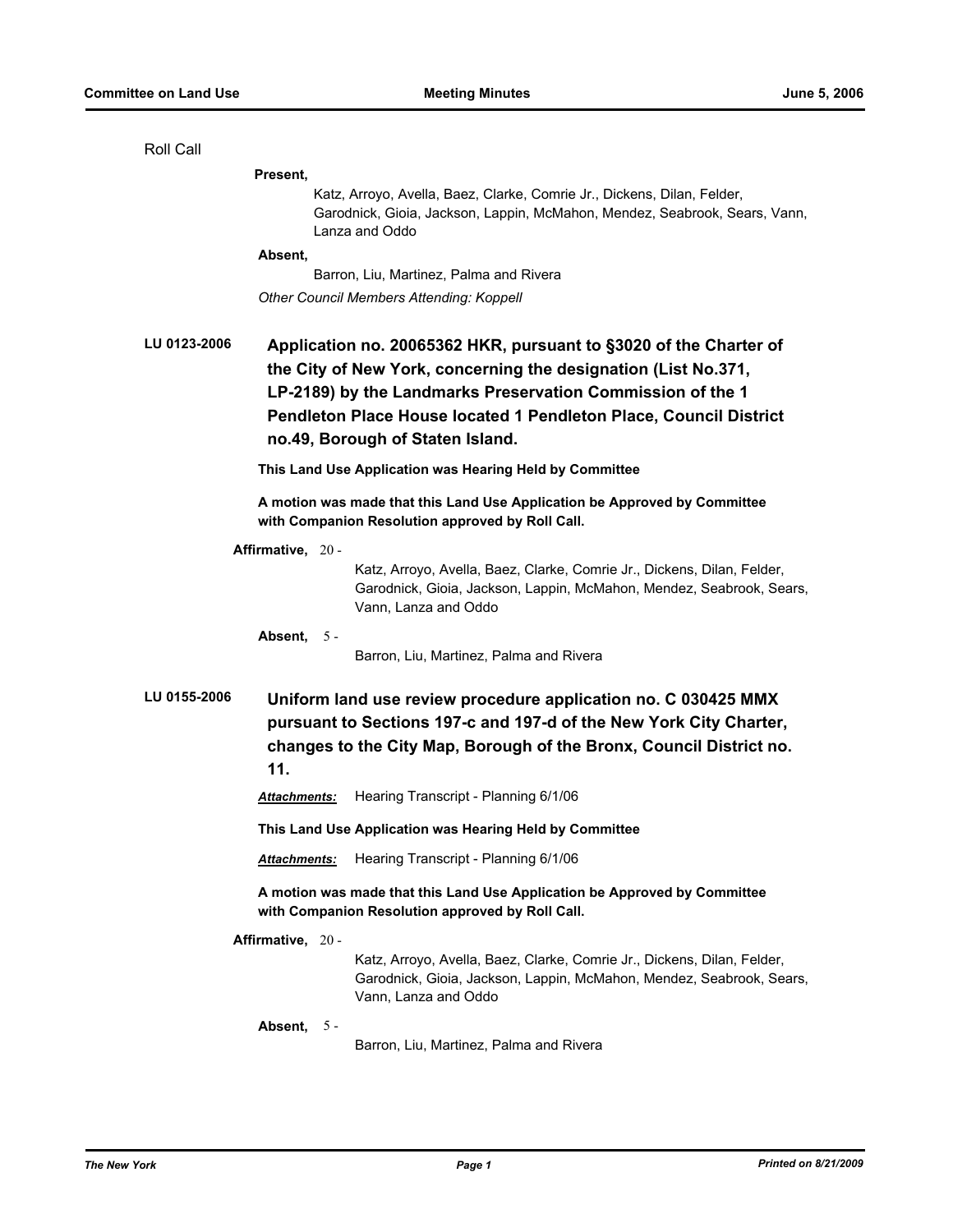| LU 0157-2006 | Uniform land use review procedure application no. C 050371 PQK,  |
|--------------|------------------------------------------------------------------|
|              | pursuant to §197-c and §197-d of the New York City Charter       |
|              | concerning the acquisition of property located at 783            |
|              | Knickerbocker Avenue, Borough of Brooklyn, Council District no.  |
|              | 37. This application is subject to review and action by the Land |
|              | Use Committee only if appealed to the Council pursuant to        |
|              | §197-d(b)(2) of the Charter or called up by vote of the Council  |
|              | pursuant to §197-d(b)(3) of the Charter.                         |

**This Land Use Application was Hearing Held by Committee**

**A motion was made that this Land Use Application be Approved by Committee with Companion Resolution approved by Roll Call.**

**Affirmative,** 20 -

Katz, Arroyo, Avella, Baez, Clarke, Comrie Jr., Dickens, Dilan, Felder, Garodnick, Gioia, Jackson, Lappin, McMahon, Mendez, Seabrook, Sears, Vann, Lanza and Oddo

**Absent,** 5 -

Barron, Liu, Martinez, Palma and Rivera

**LU 0161-2006 Uniform land use review procedure application no. C 020517 ZSK, pursuant to §197-c and §197-d of the Charter of the City of New York concerning a special permit under the Zoning Resolution in the Borough of Brooklyn, Council District no. 33 to facilitate a commercial development. This application is subject to review and action by the Land Use Committee only if appealed to the Council pursuant to §197-d (b)(2) of the Charter or called up by vote of the Council pursuant to §197-d (b)(3) of the Charter.**

*Attachments:* Hearing Transcript - Zoning 6/1/06, Hearing Transcript - Zoning 6/13/06

**This Land Use Application was Hearing Held by Committee**

*Attachments:* Hearing Transcript - Zoning 6/1/06, Hearing Transcript - Zoning 6/13/06

**A motion was made that this Land Use Application be Approved by Committee with Companion Resolution approved by Roll Call.**

**Affirmative,** 20 -

Katz, Arroyo, Avella, Baez, Clarke, Comrie Jr., Dickens, Dilan, Felder, Garodnick, Gioia, Jackson, Lappin, McMahon, Mendez, Seabrook, Sears, Vann, Lanza and Oddo

**Absent,** 5 -

Barron, Liu, Martinez, Palma and Rivera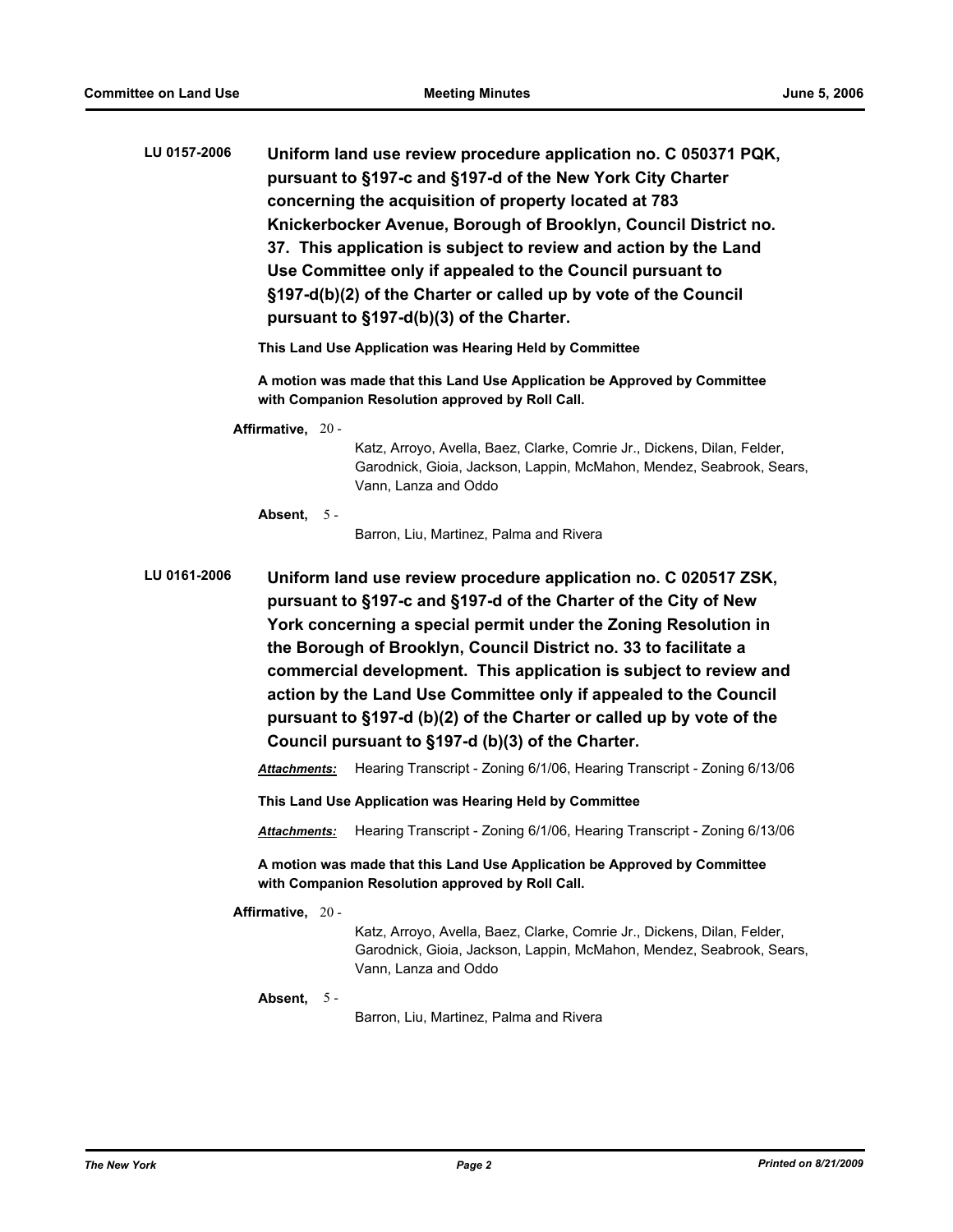| LU 0162-2006 | Uniform Land Use Review Procedure application no. 20020518      |  |  |
|--------------|-----------------------------------------------------------------|--|--|
|              | ZMK pursuant to §197-c and §197-d of the New York City Charter, |  |  |
|              | concerning changes to the zoning map, Section No. 12d, Borough  |  |  |
|              | of Brooklyn, Council District no. 33.                           |  |  |

*Attachments:* Hearing Transcript - Zoning 6/1/06, Hearing Transcript - Zoning 6/13/06

**This Land Use Application was Hearing Held by Committee**

*Attachments:* Hearing Transcript - Zoning 6/1/06, Hearing Transcript - Zoning 6/13/06

**A motion was made that this Land Use Application be Approved by Committee with Companion Resolution approved by Roll Call.**

**Affirmative,** 20 -

Katz, Arroyo, Avella, Baez, Clarke, Comrie Jr., Dickens, Dilan, Felder, Garodnick, Gioia, Jackson, Lappin, McMahon, Mendez, Seabrook, Sears, Vann, Lanza and Oddo

**Absent,** 5 -

Barron, Liu, Martinez, Palma and Rivera

**LU 0169-2006 Zoning resolution amendment application no. N 060254 ZRM, pursuant to Sections 197-d and 201 of the New York City Charter, for an amendment relating to Section 74-75 concerning special permits to facilitate Educational Construction Fund Projects.**

*Attachments:* Hearing Transcript - Zoning 6/1/06, Hearing Transcript - Zoning 6/13/06

**This Land Use Application was Hearing Held by Committee**

*Attachments:* Hearing Transcript - Zoning 6/1/06, Hearing Transcript - Zoning 6/13/06

**A motion was made that this Land Use Application be Approved by Committee with Companion Resolution approved by Roll Call.**

**Affirmative,** 20 -

Katz, Arroyo, Avella, Baez, Clarke, Comrie Jr., Dickens, Dilan, Felder, Garodnick, Gioia, Jackson, Lappin, McMahon, Mendez, Seabrook, Sears, Vann, Lanza and Oddo

**Absent,** 5 -

Barron, Liu, Martinez, Palma and Rivera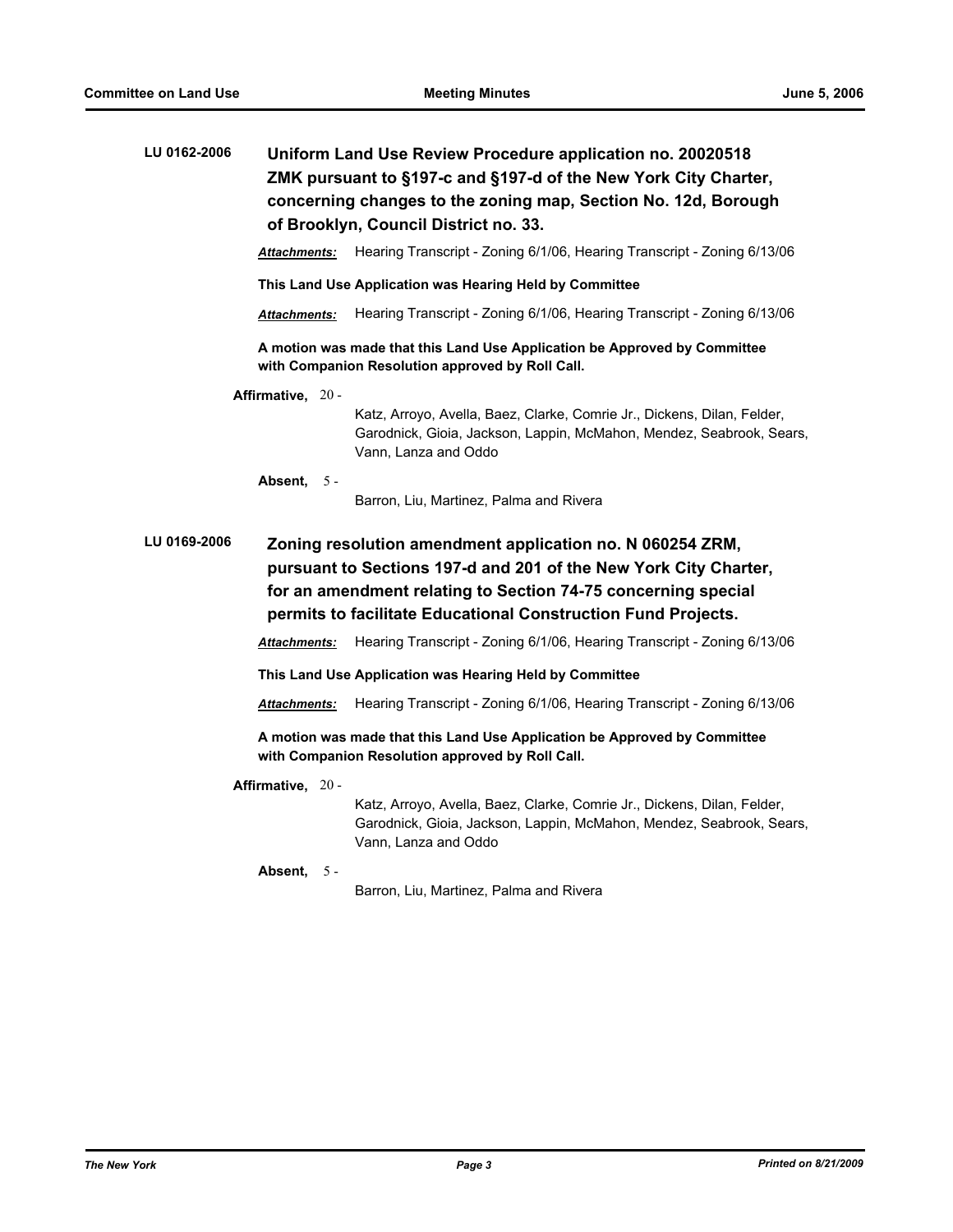**LU 0170-2006 Uniform land use review procedure application no. C 060255 ZSM, pursuant to §197-c and §197-d of the Charter of the City of New York concerning a special permit under Sections 74-75 of the Zoning Resolution in the Borough of Borough of Manhattan, Council District no. 5 to facilitate the development of a mixed-use building and public school. This application is subject to review and action by the Land Use Committee only if appealed to the Council pursuant to §197-d(b)(2) of the Charter or called up by vote of the Council pursuant to §197-d(b)(3) of the Charter.** *Attachments:* Hearing Transcript - Zoning 6/1/06, Hearing Transcript - Zoning 6/13/06 **This Land Use Application was Hearing Held by Committee** *Attachments:* Hearing Transcript - Zoning 6/1/06, Hearing Transcript - Zoning 6/13/06 **A motion was made that this Land Use Application be Approved by Committee with Companion Resolution approved by Roll Call. Affirmative,** 20 - Katz, Arroyo, Avella, Baez, Clarke, Comrie Jr., Dickens, Dilan, Felder, Garodnick, Gioia, Jackson, Lappin, McMahon, Mendez, Seabrook, Sears, Vann, Lanza and Oddo **Absent,** 5 - Barron, Liu, Martinez, Palma and Rivera **LU 0171-2006 Zoning resolution amendment application no. N 060413 ZRK, pursuant to Sections 197-d and 201 of the New York City Charter, for an amendment relating to Article II, Chapter 3 and Article VI, Chapter 2 to apply the Inclusionary Housing Program to R7-3 Districts in Community Board 1, Borough of Brooklyn.** *Attachments:* Hearing Transcript - Zoning 6/1/06, Hearing Transcript - Zoning 6/13/06 **This Land Use Application was Hearing Held by Committee** *Attachments:* Hearing Transcript - Zoning 6/1/06, Hearing Transcript - Zoning 6/13/06 **A motion was made that this Land Use Application be Approved by Committee with Companion Resolution approved by Roll Call. Affirmative,** 20 - Katz, Arroyo, Avella, Baez, Clarke, Comrie Jr., Dickens, Dilan, Felder, Garodnick, Gioia, Jackson, Lappin, McMahon, Mendez, Seabrook, Sears, Vann, Lanza and Oddo **Absent,** 5 -

Barron, Liu, Martinez, Palma and Rivera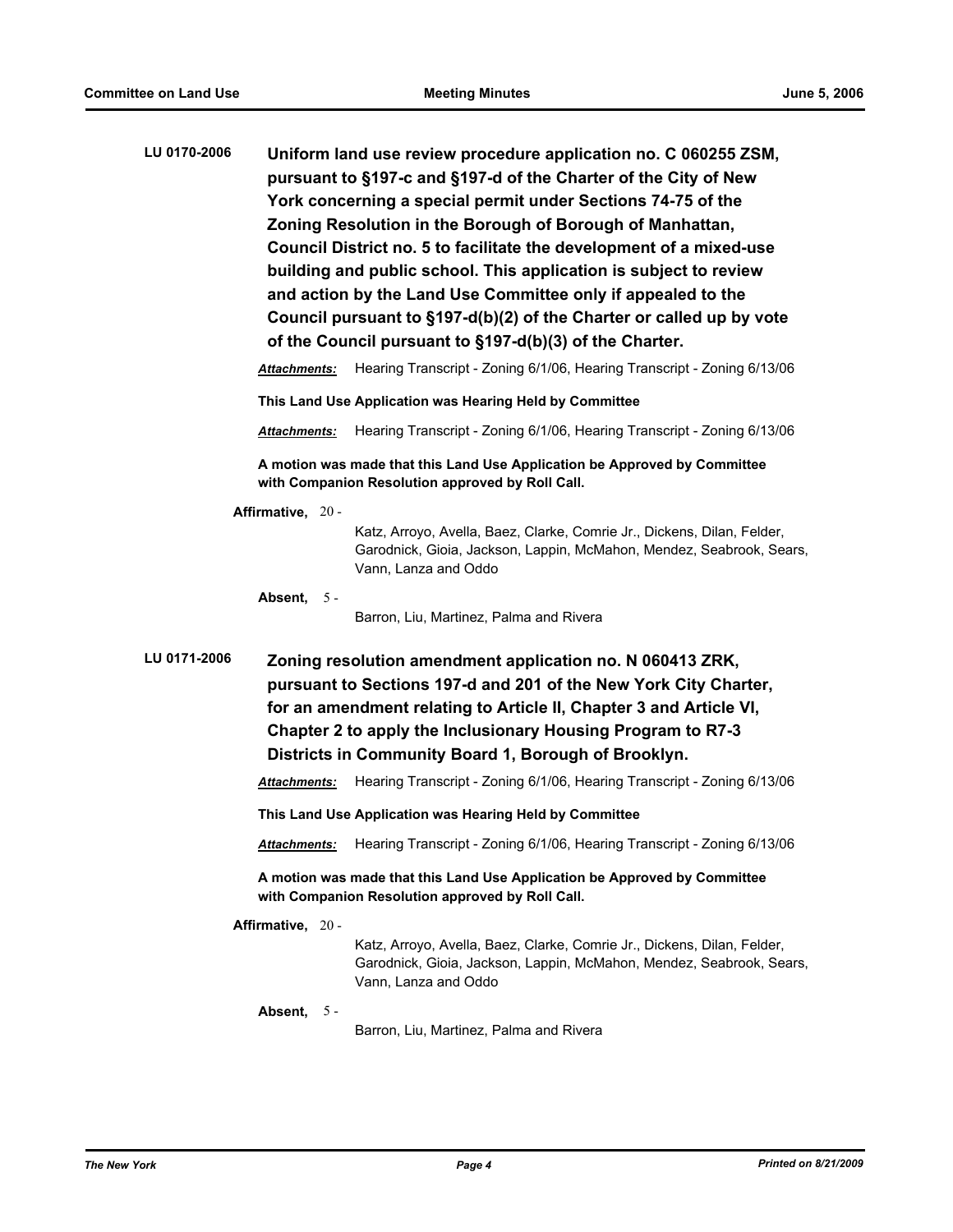| LU 0049-2006 | Application no. 20065168 HAK, an Urban Development Action Area      |
|--------------|---------------------------------------------------------------------|
|              | Project located at 195 Hopkinson Avenue, 790 MacDonough Street      |
|              | and 2160 Dean Street, Council District no. 41, Borough of Brooklyn. |
|              | This matter is subject to Council review and action pursuant to     |
|              | Article 16 of the New York General Municipal Law, at the request of |
|              | the New York City Department of Housing Preservation and            |
|              | Development.                                                        |
|              |                                                                     |

*Attachments:* Hearing Transcript - Planning 6/1/06

**This Land Use Application was Hearing Held by Committee**

*Attachments:* Hearing Transcript - Planning 6/1/06

**This Land Use Application was Laid Over by Committee**

**LU 0109-2006 Application no. 20065338 HAK, an Urban Development Action Area Project located at 291 Berriman Street, Council District no. 42, Borough of Brooklyn. This matter is subject to Council review and action pursuant to Article 16 of the New York General Municipal Law, at the request of the New York City Department of Housing Preservation and Development, and pursuant to Section 696 of the General Municipal Law for an exemption from real property taxes.**

*Attachments:* Hearing Transcript - Planning 6/1/06

**This Land Use Application was Hearing Held by Committee**

*Attachments:* Hearing Transcript - Planning 6/1/06

**A motion was made that this Land Use Application be Approved by Committee with Companion Resolution approved by Roll Call.**

**Affirmative,** 20 -

Katz, Arroyo, Avella, Baez, Clarke, Comrie Jr., Dickens, Dilan, Felder, Garodnick, Gioia, Jackson, Lappin, McMahon, Mendez, Seabrook, Sears, Vann, Lanza and Oddo

**Absent,** 5 -

Barron, Liu, Martinez, Palma and Rivera

**LU 0110-2006 Application no. 20065339 HAK, an Urban Development Action Area Project, located at 297 Legion Street, Council District no. 42, Borough of Brooklyn. This matter is subject to Council review and action pursuant to Article 16 of the New York General Municipal Law, at the request of the New York City Department of Housing Preservation and Development, and pursuant to Section 696 of the General Municipal Law for an exemption from real property taxes.**

*Attachments:* Hearing Transcript - Planning 6/1/06

**This Land Use Application was Hearing Held by Committee**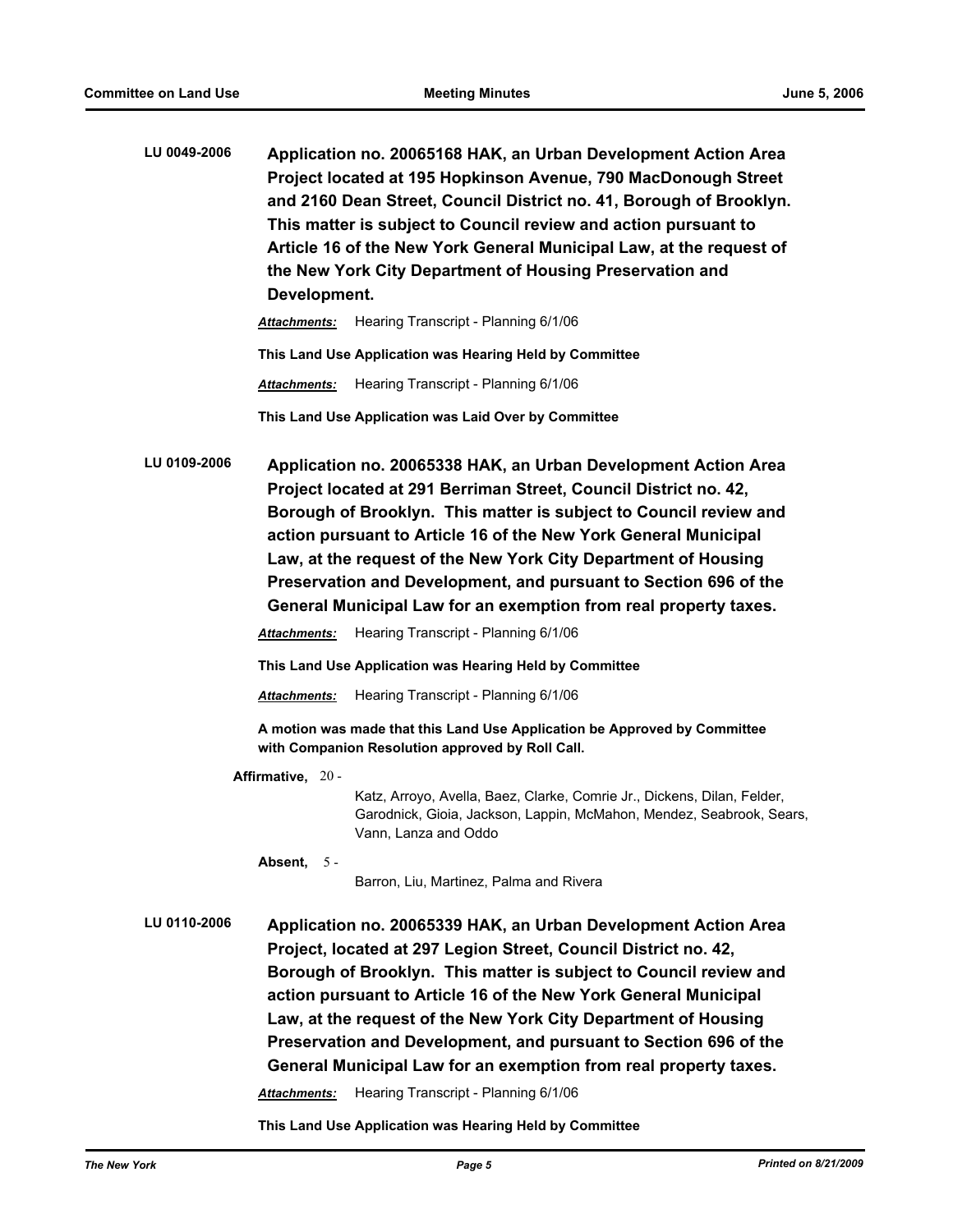*Attachments:* Hearing Transcript - Planning 6/1/06

**A motion was made that this Land Use Application be Approved by Committee with Companion Resolution approved by Roll Call.**

**Affirmative,** 20 -

Katz, Arroyo, Avella, Baez, Clarke, Comrie Jr., Dickens, Dilan, Felder, Garodnick, Gioia, Jackson, Lappin, McMahon, Mendez, Seabrook, Sears, Vann, Lanza and Oddo

**Absent,** 5 -

Barron, Liu, Martinez, Palma and Rivera

**LU 0133-2006 Application no. 20065404 HAM, an Urban Development Action Area Project located at 557 West 183rd Street, Council District no. 10, Borough of Manhattan. This matter is subject to Council review and action pursuant to Article 16 of the New York General Municipal Law, at the request of the New York City Department of Housing Preservation and Development.**

*Attachments:* Hearing Transcript - Planning 6/1/06

**This Land Use Application was Hearing Held by Committee**

*Attachments:* Hearing Transcript - Planning 6/1/06

**A motion was made that this Land Use Application be Approved by Committee with Companion Resolution approved by Roll Call.**

**Affirmative,** 20 -

Katz, Arroyo, Avella, Baez, Clarke, Comrie Jr., Dickens, Dilan, Felder, Garodnick, Gioia, Jackson, Lappin, McMahon, Mendez, Seabrook, Sears, Vann, Lanza and Oddo

**Absent,** 5 -

Barron, Liu, Martinez, Palma and Rivera

**LU 0173-2006 Application no. 20065501 HAM, an Urban Development Action Area Project, located at 27 West 84th Street, Council District no. 6, Borough of Manhattan. This matter is subject to Council review and action pursuant to Article 16 of the New York General Municipal Law, at the request of the New York City Department of Housing Preservation and Development.**

*Attachments:* Hearing Transcript - Planning 6/1/06

**This Land Use Application was Hearing Held by Committee**

*Attachments:* Hearing Transcript - Planning 6/1/06

**A motion was made that this Land Use Application be Approved by Committee with Companion Resolution approved by Roll Call.**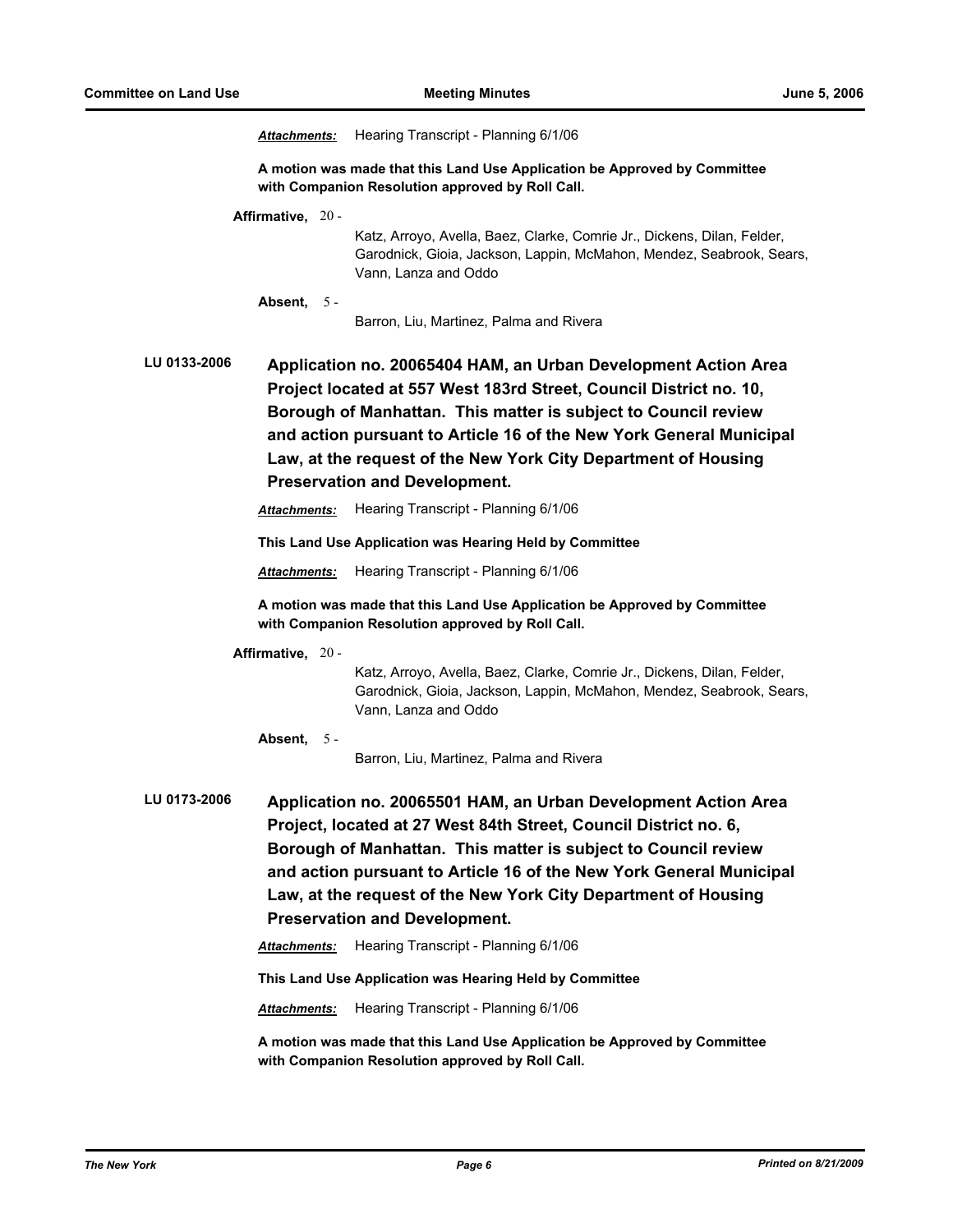| Affirmative, 20 -                                                                                                                                                                                                                                                                                                                                                                                                                               |  | Katz, Arroyo, Avella, Baez, Clarke, Comrie Jr., Dickens, Dilan, Felder,                                                                                                                                                                                                                                                                                                                                                                      |  |  |  |
|-------------------------------------------------------------------------------------------------------------------------------------------------------------------------------------------------------------------------------------------------------------------------------------------------------------------------------------------------------------------------------------------------------------------------------------------------|--|----------------------------------------------------------------------------------------------------------------------------------------------------------------------------------------------------------------------------------------------------------------------------------------------------------------------------------------------------------------------------------------------------------------------------------------------|--|--|--|
|                                                                                                                                                                                                                                                                                                                                                                                                                                                 |  | Garodnick, Gioia, Jackson, Lappin, McMahon, Mendez, Seabrook, Sears,<br>Vann, Lanza and Oddo                                                                                                                                                                                                                                                                                                                                                 |  |  |  |
| Absent, 5 -                                                                                                                                                                                                                                                                                                                                                                                                                                     |  |                                                                                                                                                                                                                                                                                                                                                                                                                                              |  |  |  |
|                                                                                                                                                                                                                                                                                                                                                                                                                                                 |  | Barron, Liu, Martinez, Palma and Rivera                                                                                                                                                                                                                                                                                                                                                                                                      |  |  |  |
| LU 0174-2006                                                                                                                                                                                                                                                                                                                                                                                                                                    |  | Application no. 20065396 HAK, In Rem Action no. 49, Application<br>submitted by the Department of Finance and the Department of<br>Housing Preservation and Development, pursuant to Section<br>11-412 of the Administrative Code and Article 16 of the General<br>Municipal Law for the transfer and disposition of property and<br>related tax exemptions located in Community Boards 1, 3, 4, 5, 8, 9,<br>16 and 17, Borough of Brooklyn. |  |  |  |
| Attachments:                                                                                                                                                                                                                                                                                                                                                                                                                                    |  | Hearing Transcript - Planning 6/1/06                                                                                                                                                                                                                                                                                                                                                                                                         |  |  |  |
|                                                                                                                                                                                                                                                                                                                                                                                                                                                 |  | This Land Use Application was Hearing on P-C Item by Comm                                                                                                                                                                                                                                                                                                                                                                                    |  |  |  |
| <b>Attachments:</b>                                                                                                                                                                                                                                                                                                                                                                                                                             |  | Hearing Transcript - Planning 6/1/06                                                                                                                                                                                                                                                                                                                                                                                                         |  |  |  |
|                                                                                                                                                                                                                                                                                                                                                                                                                                                 |  | A motion was made that this Land Use Application be P-C Item Approved by<br>Committee with Companion Resolution approved by Roll Call.                                                                                                                                                                                                                                                                                                       |  |  |  |
| Affirmative, 20 -                                                                                                                                                                                                                                                                                                                                                                                                                               |  |                                                                                                                                                                                                                                                                                                                                                                                                                                              |  |  |  |
|                                                                                                                                                                                                                                                                                                                                                                                                                                                 |  | Katz, Arroyo, Avella, Baez, Clarke, Comrie Jr., Dickens, Dilan, Felder,<br>Garodnick, Gioia, Jackson, Lappin, McMahon, Mendez, Seabrook, Sears,<br>Vann, Lanza and Oddo                                                                                                                                                                                                                                                                      |  |  |  |
| Absent, $5 -$                                                                                                                                                                                                                                                                                                                                                                                                                                   |  | Barron, Liu, Martinez, Palma and Rivera                                                                                                                                                                                                                                                                                                                                                                                                      |  |  |  |
| LU 0175-2006<br>Application no. 20065408 HAK, In Rem Action no. 49, Application<br>submitted by the Department of Finance and the Department of<br>Housing Preservation and Development, pursuant to Section<br>11-412 of the Administrative Code and Article 16 of the General<br>Municipal Law for the transfer and disposition of property and<br>related tax exemptions located in Community Boards 3, 5, 8 and 16,<br>Borough of Brooklyn. |  |                                                                                                                                                                                                                                                                                                                                                                                                                                              |  |  |  |
| Attachments:                                                                                                                                                                                                                                                                                                                                                                                                                                    |  | Hearing Transcript - Planning 6/1/06                                                                                                                                                                                                                                                                                                                                                                                                         |  |  |  |
|                                                                                                                                                                                                                                                                                                                                                                                                                                                 |  | This Land Use Application was Hearing on P-C Item by Comm                                                                                                                                                                                                                                                                                                                                                                                    |  |  |  |
| Attachments:                                                                                                                                                                                                                                                                                                                                                                                                                                    |  | Hearing Transcript - Planning 6/1/06                                                                                                                                                                                                                                                                                                                                                                                                         |  |  |  |
|                                                                                                                                                                                                                                                                                                                                                                                                                                                 |  | A motion was made that this Land Use Application be P-C Item Approved by<br>Committee with Companion Resolution approved by Roll Call.                                                                                                                                                                                                                                                                                                       |  |  |  |
| Affirmative, 20 -                                                                                                                                                                                                                                                                                                                                                                                                                               |  |                                                                                                                                                                                                                                                                                                                                                                                                                                              |  |  |  |
|                                                                                                                                                                                                                                                                                                                                                                                                                                                 |  | Katz, Arroyo, Avella, Baez, Clarke, Comrie Jr., Dickens, Dilan, Felder,<br>Garodnick, Gioia, Jackson, Lappin, McMahon, Mendez, Seabrook, Sears,<br>Vann, Lanza and Oddo                                                                                                                                                                                                                                                                      |  |  |  |